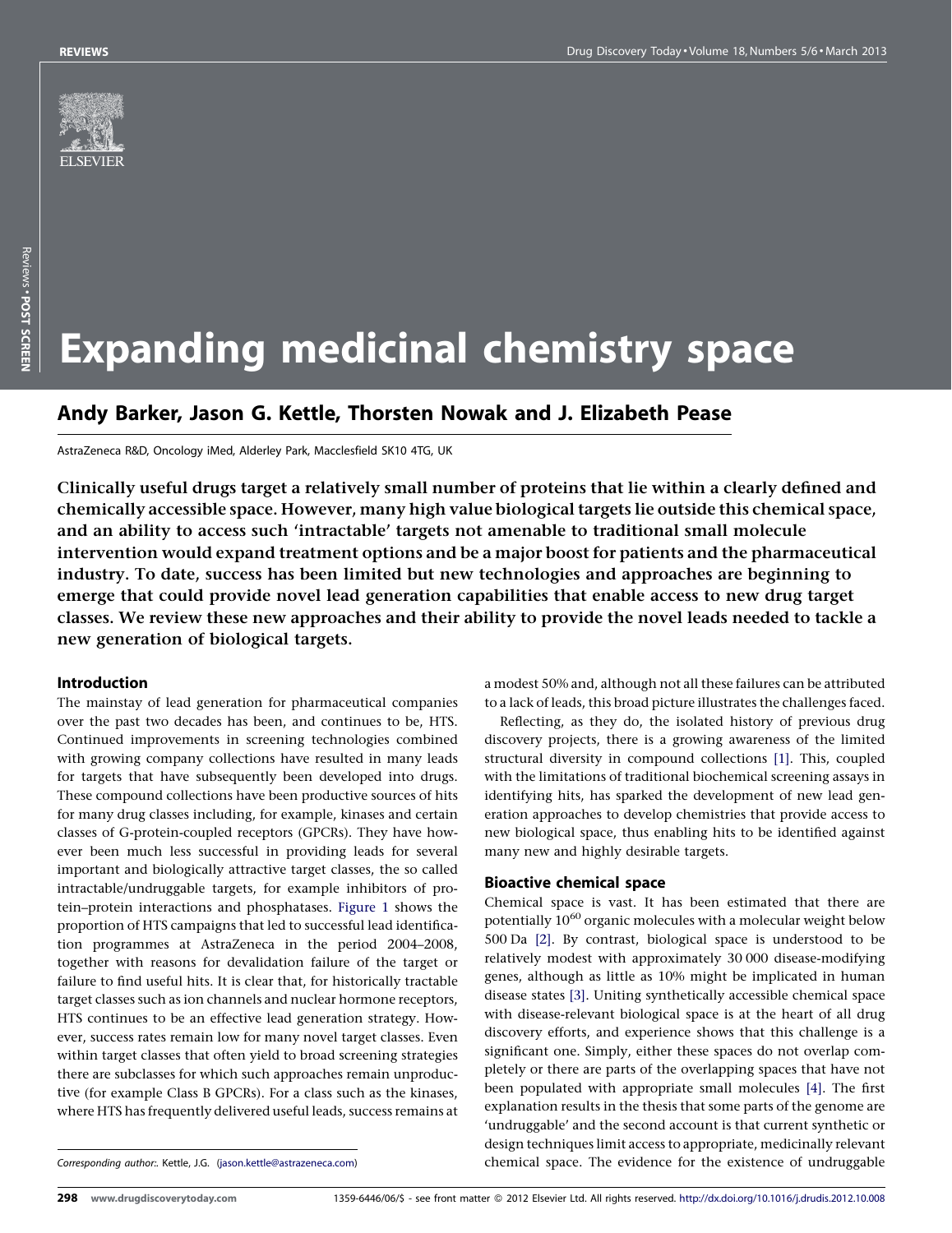Reviews -

Reviews . POST SCREEN POST SCREEN

<span id="page-1-0"></span>

FIGURE 1

HTS screening success rates by target class in AstraZeneca 2004–2008. Success rate is defined as the percentage of screening campaigns that led to a project transitioning into the lead identification phase – typically demonstrating on-target effects in a cellular assay, with evidence of exposure in a rodent species. Unsuccessful screens are broadly categorised according to reason for failure – chemistry, where no tractable hits were found, or target validation. Numbers indicate the total number of screens run in each class and/or category.

targets is largely empirical, based on the inability to find small molecule leads against novel target classes [\[5,6\].](#page-5-0) At present, all currently approved small molecule drugs interact with just over 200 protein targets and approximately 50% of these fall into just four protein classes: GPCRs, nuclear receptors, and voltage-gated and ligand-gated ion channels [\[7\]](#page-5-0). The molecules that interact with these targets rely on a relatively small number of molecular scaffolds, which unsurprisingly form the basis of most major compound collections. Although such collections have been augmented by efforts from combinatorial chemistry, targeted libraries, privileged scaffolds, co-factor and secondary structure mimetics, and so on, it is clear that historical screening sets are not particularly diverse and have not provided the increase in hits that was anticipated. It is also clear that many of the new, highly attractive targets being identified fit in relatively unexplored bioactive space which traditional lead generation approaches and existing compound libraries are not well placed to exploit [\[8\].](#page-5-0)

#### Accessing biologically relevant chemical space

There have been several analyses of the chemical space covered by drug molecules, chemical libraries and natural products. Two basic methods have been used: the first visualises chemical property

space based on physicochemical properties [\[9,10\]](#page-5-0); the second is based on chemical structure [\[11,12\].](#page-5-0) These two approaches are complementary and independently conclude these three broad classes of molecules have different properties and cover different areas of chemical space. Notably, the space covered by drug molecules is relatively small, whereas natural products access areas not covered by the other two classes and contain structural motifs that also make them distinct from other drugs. In general, natural products are more rigid and have more fused, bridged and spirocarbocyclic rings. They also possess more oxygen and fewer nitrogen atoms than traditional synthetic molecules and a greater number of stereocentres and increased scaffold diversity. Several authors have argued that these properties make natural products, their derivatives and chemical libraries based on their scaffolds and other features more likely to provide hits against newly emerging target classes [\[13,14\]](#page-5-0).

In addition, it has been argued that the limited number of chemical reactions that are presently used to synthesise drug molecules restricts the space accessible [\[15\].](#page-5-0) Synthesising morecomplex molecules and using different synthetic methodologies should be explored to provide access to new chemical space and new scaffolds and functionality. Aligning these efforts with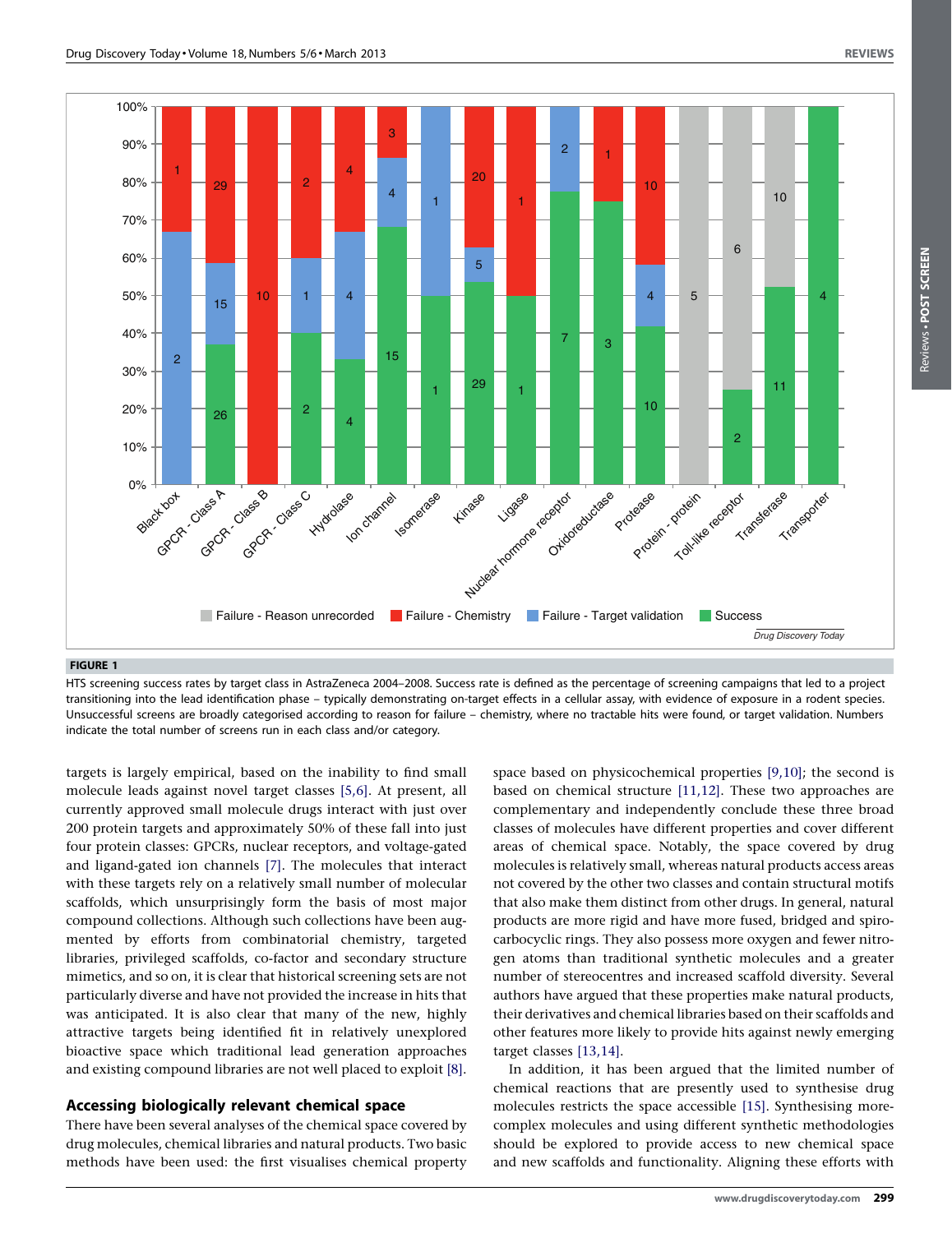analyses that identify gaps in chemical space should increase the chances of providing a diverse set of compounds that cover more space and increase the chances of finding hits against novel biological targets. An analysis of attrition in the development phase has indicated that compounds with a higher proportion of  $sp^3$  centres than  $sp^2$  centres have a better chance of surviving to become drugs [\[16\]](#page-5-0). Intuitively, the fraction of  $sp<sup>3</sup>$  centres in a molecule increases when going from commercially available compound libraries to diversity-oriented synthetic libraries and to natural products, again suggesting that more focus on naturalproduct-inspired compounds could prove a successful route in accessing hits to newer targets [\[17\]](#page-5-0).

## Diversity-oriented synthesis and biology-oriented synthesis

It is broadly accepted that the parallel explosion in the volume of high throughput combinatorial chemistry techniques combined with HTS techniques of the early 1990s has failed to yield tractable starting points for many drug discovery programmes. The reasons for this are probably vast, but certainly include a lack of chemical diversity (with emphasis placed on varying single scaffolds with large numbers of reagents) and biological relevance (where targets were defined based on synthetic accessibility rather than more-formal considerations of bioactive space). The area of combinatorial chemistry known as diversity-oriented synthesis (DOS), a term first coined by Schreiber [\[18\]](#page-5-0), has emerged over the past decade as a response to this failure. DOS libraries aim to cover bioactive chemical space (known and speculative) through the synthesis of compounds with a high degree of structural diversity, in terms of functional groups and stereochemistry, but with a particular emphasis on scaffold

diversity. It has been defined as the deliberate, simultaneous and efficient synthesis of more than one target compound in a diversity-driven approach [\[19\].](#page-5-0)

Many DOS libraries are claimed to be natural-product-like, although this definition appears to be a relatively abstract one based only on a tendency toward molecules rich in stereogenic centres and with 3D skeletally complex architectures [\[20\]](#page-5-0). Key to DOS library chemistry is the elaboration of simple starting materials, using robust chemical reactions over a short sequence, and includes branching points where common substrates can be diversified into different scaffolds by the application of diverse reagents and conditions. It is currently unclear whether DOS libraries really do represent a more efficient way to target biologically relevant space or whether this is simply the next generation of combinatorial chemistry which is still largely agnostic to the drug target. Nevertheless, successes have been claimed for the screening of DOS libraries against a range of targets, some of which could certainly be considered traditionally intractable, including kinesin motor protein Eg5 [\[21\]](#page-5-0), transcription factor HOXA13-DNA interaction [\[22\]](#page-5-0), Sonic Hedgehog pathway signalling [\[23\]](#page-6-0) and protein– protein interaction target Bcl-2 (Fig. 2) [\[24\]](#page-6-0).

Biology-oriented synthesis (BIOS) is a term coined by Wald-mann et al. [\[25\]](#page-6-0) to describe the generation of compound libraries based upon iterations close to scaffolds of known biological relevance – often natural products. BIOS in this form can be seen as the combination of two concepts also from this group, specifically the distillation of the Dictionary of Natural Products into a structural classification of natural products or hierarchical 'scaffold tree' [\[26\]](#page-6-0) and the clustering of target proteins based around similarities in the ligand-binding sites [\[27\].](#page-6-0) The aim then is to modify known bioactive ligands in a way that yields activity against other, often



#### FIGURE 2

Successful examples of DOS libraries producing inhibitors of difficult or intractable targets. Clockwise from top left, an inhibitor of motor protein Eg5, an inhibitor of the interaction between DNA and the transcription factor HOXA13, an inhibitor of Bcl-2 with selectivity over Bcl-xL and 'robotnikinin', a cellular inhibitor of Sonic Hedgehog pathway signalling.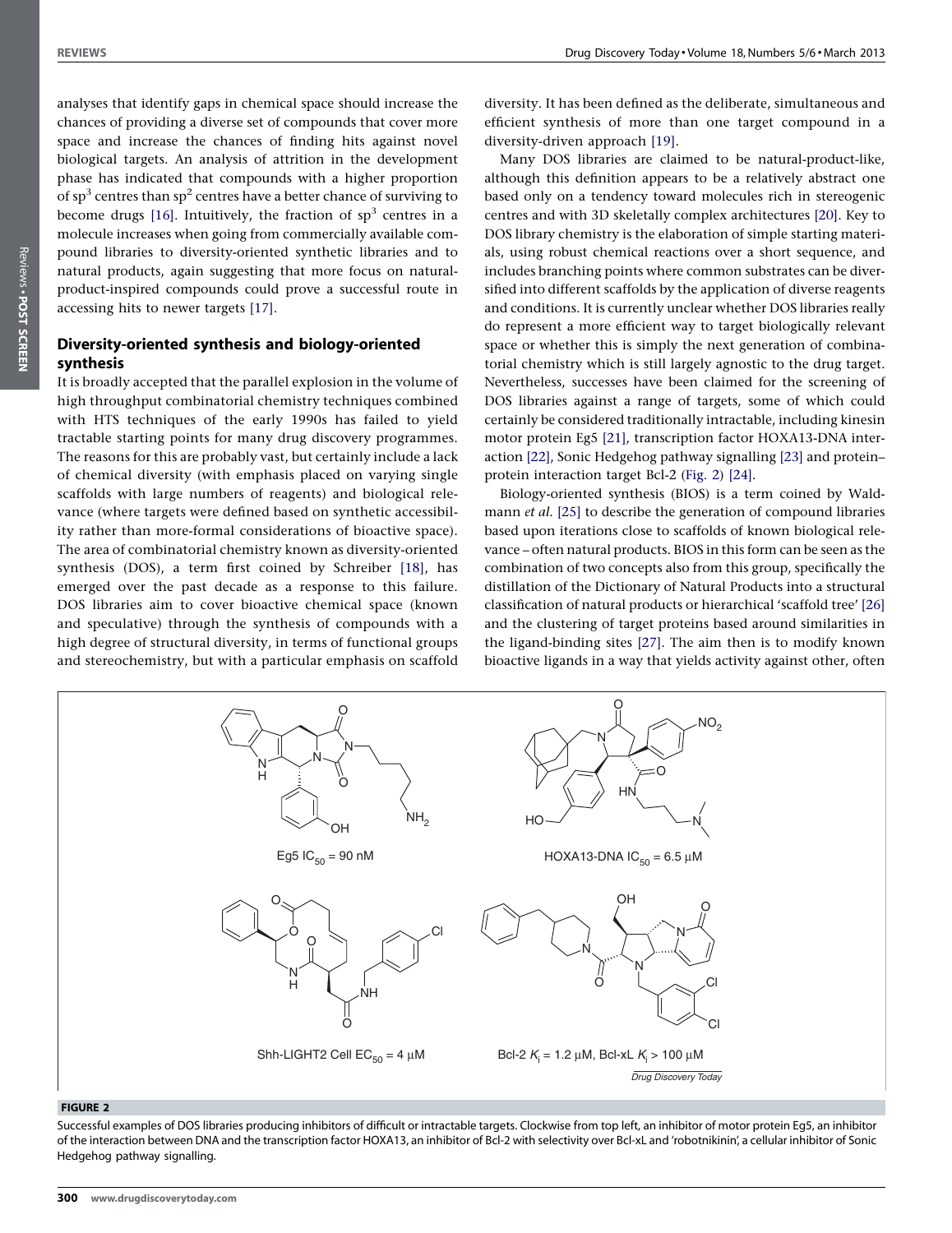unrelated, areas of target space, an activity that has a long and productive history in medicinal chemistry research.

#### Natural products

The rise of combinatorial chemistry in the early 1990s was similarly associated with the cessation of natural product research at nearly all of the major pharmaceutical companies. The reasons for this effectively irreversible loss of such a historically important drug discovery capability can be debated but no doubt include incompatibility of natural product mixtures with HTS techniques, the often aggressive timelines of a modern drug discovery programme precluding rapid structure elucidation and analogue synthesis, and the current vogue for concepts such as 'lead likeness' [\[28\]](#page-6-0) and 'drug likeness' leading to the modern medicinal chemist assessing such structures as ugly [\[29\].](#page-6-0) What is evident however is that natural products and natural product derivatives continue to play a significant part in the discovery of new approved therapies, as they have done since the earliest days of medicinal research.

In a comprehensive analysis of the period 1981–2006, Newman and Cragg suggest that up to 50% of drug approvals are for molecules that can trace their lineage to a natural product, a semi-synthetic derivative of a natural product or a natural-product-inspired total synthesis effort [\[30\]](#page-6-0). In a concurrent analysis, Butler highlights that 21 natural-product-derived drugs were approved for use in Western markets during the period 1998– 2004 [\[31\]](#page-6-0). A more recent update to this indicates an additional 19 natural-product-derived approvals during the period January 2005 to April 2010 [\[32\]](#page-6-0).

Through their significant structural and stereochemical diversity, natural products are uniquely placed to modulate multiple biological processes and, as industry focus moves into difficult, traditionally intractable but nevertheless high value targets, historical compound collections built up through a productive focus on GPCR, nuclear receptor and ion-channel research might become increasingly less relevant for hit finding. In a comparison of natural products and approved drugs, principal component analysis was used to highlight that both groups overlap, but that the former exemplifies a much broader range of chemical space [\[6\].](#page-5-0) Distinguishing features such as higher molecular weight, lower hydrophobicity, greater stereochemical complexity and fewer aromatic rings underscore the divergence with modern drug discovery efforts. Natural products have proven successful modulators of difficult targets such as a range of antibacterial targets and protein– protein interactions. Historically they have been invaluable as tools to elucidate molecular targets that elicit a particular biological response [\[33\].](#page-6-0) The DOS and BIOS concepts outlined in the preceding section are reasonable, if synthetically driven, responses to this challenge and, although these might help in the quest for leads against new biological space, they might be no substitute for a return to active natural product screening efforts if the inherent challenges of doing so can be overcome [\[34\]](#page-6-0).

#### Phenotypic screening

Drug discovery efforts over the past few decades have been target-centric approaches, directed at a specific biological hypothesis with links to disease pathogenesis and, thus, clinical relevance. Coupling this approach with modern, highly

automated target-based screening strategies (e.g. HTS) resulted in the discovery of many clinical candidates. However, despite these efforts, successful registration of new drugs has not significantly increased [\[35,36\].](#page-6-0) One possible contributing factor to high attrition is that HTS generally relies on equilibrium binding assays, whereas it is observed that a disproportionate number of approved drugs have non-equilibrium kinetics [\[37\].](#page-6-0) A broader historical perspective of drug discovery efforts also provides a potential alternative, in that these typically focused on extensive phenotypic or even in vivo screening and optimisation approaches, delivering many successful products, often with limited or no information on the molecular target or mechanism of action. The potential benefits and impact on attrition in clinical development have been recently reviewed [\[38\]](#page-6-0), concluding that the majority of small molecule first-in-class NMEs discovered over the past decade resulted from phenotypic screening approaches.

The potential beneficial impact of such approaches on modern drug discovery was recently reinforced by Eli Lilly where the  $PD^2$ screening programme was established [\[39\]](#page-6-0). This is a partnership aimed at identifying new chemical matter from diverse sources that has a clear impact on disease-relevant phenotypic readouts. An important but neglected area receiving renewed attention is that of drug repositioning or repurposing [\[40\]](#page-6-0). As modern drug discovery organisations align research into discrete target- or disease-oriented silos to improve focus and productivity, it is easy to forget that many targeted drugs end up being successful in indications for which they were not originally intended. Observations of unexpected effects, be they in cell lines, preclinical disease models or patients, can lead to significant medical advances. Notable examples include sildenafil, originally trialled in hypertension but marketed in the treatment of erectile disfunction, and tamoxifen, a product of fertility research shown to be effective in the treatment and prevention of hormone-sensitive breast cancer. Ultimately, high throughput in vivo screening in relevant and ethical animal models would be the greatest challenge to overcome – offering potentially high impact on modern drug discovery and closing a circle started many decades ago. In vivo phenotypic screening assays have been reported in a variety of model systems, including nematode, fruit fly and zebrafish, although relevance to human target biology and disease states is unclear [\[41\]](#page-6-0).

#### Advances in screening technologies

Systems cell biology is the study of the living cell and of how the complex interaction of genes, proteins and signalling networks link through to function. This has opened up the opportunity to study individual molecular targets in the context of their signalling and functional networks, potentially generating a much clearer link between molecular targets and disease [\[42\]](#page-6-0). Advances in imaging technologies as well as automated data processing and analysis of vast datasets have recently enabled the coupling of high content biology approaches with HTS platforms [\[43\].](#page-6-0) This could provide potential access to studying diseases in novel ways [\[44\]](#page-6-0) but could also give rise to new, primary, high throughput, high content cell-based screening paradigms. These could probe multiple endpoints in parallel thus offering much higher quality and creating confidence in primary screening data and could significantly extend early drug discovery strategies and approaches [\[45\].](#page-6-0)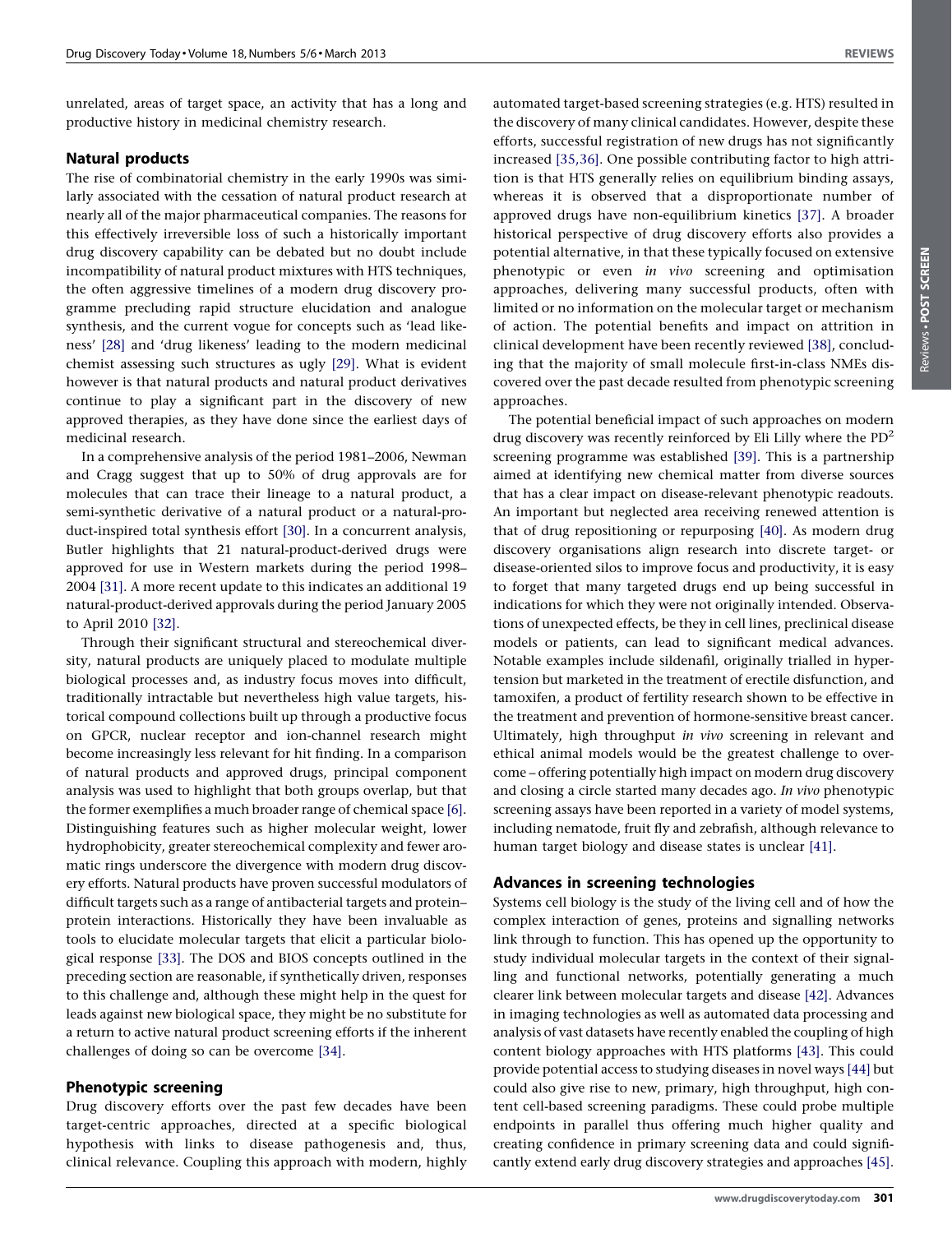Such approaches are important because many small molecules are rarely entirely specific for one target and, indeed, interaction at one specific protein could lead to multiple divergent cellular consequences.

Ion-channel modulators are an important marketed therapeutic drug class, and remain a significant area of further research in the pharmaceutical industry. Advances in miniaturisation of electrophysiology have opened up new ways of pursuing this important target class. Physiologically relevant screening approaches with medium-to-high throughput capacity could give access to a much wider spectrum of chemical diversity which has thus far not been accessible or associated with this traditional area of pharmacology [\[46\]](#page-6-0). Protein–protein interactions, an area of drug discovery that has traditionally been regarded as 'undruggable', might benefit from newly developed protein–fragment complementation assay (PCA) or bimolecular fluorescence complementation assay (BiFC) technologies that have seen a range of applications in isolated enzyme and cell-based formats. These techniques enable dissection of cellular networks in real time and are independent of imaging technologies. PCA and/or BiFC approaches have also been applied to GPCR-focused research to further the understanding of receptor oligomerisation and its impact on signalling [\[47\]](#page-6-0). New label-free endpoint detection methods such as mass spectrometry [\[48\]](#page-6-0) or the resonant waveguide grating (RWG) optical biosensor methodology [\[49\]](#page-6-0) offer the potential for plate-based, high throughput approaches distinct from classical, fluorescence-based assays which can be prone to artefacts and interference. Currently, however, throughput and cost are factors that might limit labelfree screening techniques to applications in screening hit characterisation and lead optimization, rather than broader collection screening. To date, it is mainly small scale, high value primary screening campaigns such as those used in fragment-based lead generation approaches that exploit label-free techniques best (e.g. NMR, surface plasmon resonance). In parallel to the development of new HTS approaches considerable attention has been given to post-HTS hit evaluation, more specifically the characterisation of non-specific inhibitors, the most likely source of false positives [\[50\]](#page-6-0). Potential causes of non-specific inhibition in biochemical assays arise from the interplay between redox properties of putative inhibitors and assay buffers and the influence of physicochemical properties that could lead to aggregation under the assay conditions. High throughput methods used for the characterisation of inhibitors as potential redox actives [\[51\]](#page-6-0) or aggregators [\[52\]](#page-6-0) have been described in the literature and demonstrated to be effective in triaging HTS screening output. A useful general approach used to identify potential false positives, independent of all non-specific inhibition mechanisms, is the 'ratio test' in which compounds are assayed using different enzyme concentrations. This can often be highly diagnostic in combination with the detailed analysis of concentration response data [\[53\].](#page-6-0)

#### Fragment-assisted lead generation

Fragment-based approaches [\[54,55\]](#page-6-0) are fully integrated in the early drug discovery processes across the pharmaceutical industry and have resulted in the delivery of a number of clinical candidates [\[56\]](#page-6-0). The principal attraction of fragment-based lead generation is the highly efficient sampling of chemical space with small molecules of low complexity. In addition to a direct impact on early drug discovery, fragment-based approaches also offer exciting opportunities in a number of additional fields relevant for lead generation activities such as druggability assessments, HTS evaluation or targeted, strategic corporate screening collection enhancements. Owing to the well documented high attrition in the drug discovery process, it is desirable to assess the likely success of a project even before a new target is formally established in a lead generation portfolio. Historically, in silico methods have been used for the assessment of druggability or chemical tractability of potential drug targets [\[57,58\].](#page-6-0) More recently, fragment screening approaches have been proposed that offer additional qualitative experimental evidence for the assessment of druggability that could be used to assess the risk of failure in early projects [\[59,60\]](#page-6-0). Fragment approaches against intractable targets are often still the hit finding technique of last resort, notably when HTS campaigns have failed to yield any suitable hits. Nevertheless, there have been some notable successes; the most advanced of which is Abbott's B-cell lymphoma (Bcl)-2 inhibitor navitoclax currently in Phase II clinical trials.

Recent independent publications have disclosed fragment ligands targeting oncogenic GTPase K-Ras, perhaps the most significant of all high value intractable targets. Small ligands bind in the switch II region and inhibit GTPase activation by blocking binding of guanine nucleotide exchange factor son of sevenless (SOS) [\[61,62\].](#page-6-0)

#### Delivery mechanisms

Following Lipinksi's seminal publication [\[63\],](#page-6-0) the pharmaceutical industry has rightly focused on accessing small molecules with drug-like properties such as appropriate lipophilicity, aqueous solubility and limits on the number of H-donors and acceptors to try and reduce attrition caused by issues such as poor bioavailability, high clearance, poor permeability as well as other physicochemical causes. Although clearly worthwhile, a secondary effect has been the restricting of chemical space being accessed by synthesis. It is highly probable that a significant portion of useful bioactive space lies outside this 'Lipinski space' [\[64\]](#page-6-0) where analysis focused on marketed oral drugs and excluded certain pharmaceutical classes.

Novel delivery technologies for drugs such as liposomal formulations, depots, antibody conjugates, pro-drugs and nanotechnology approaches could make delivery of agents that have limited oral exposure more feasible. In addition, exploiting natural delivery methods such as active transport systems or methods that result in the targeting of drugs to specific compartments could enable the exploitation of newer chemical space. An example of an approach currently receiving attention is the area of stapled peptides where chemical cycling of a small peptide sequence results in a-helical peptides that show higher stability than the natural linear peptide and have an ability to cross cell membranes and interact with intracellular targets. The approach has enabled the design of novel Myeloid cell leukaemia sequence 1 (MCL-1) inhibitors with high selectivity [\[65\]](#page-6-0). Success in these areas will require close collaboration between chemists and formulation scientists.

#### New approaches to biological modulation

Traditional approaches to drug discovery usually aim to produce highly potent molecules that interact with a single target. This is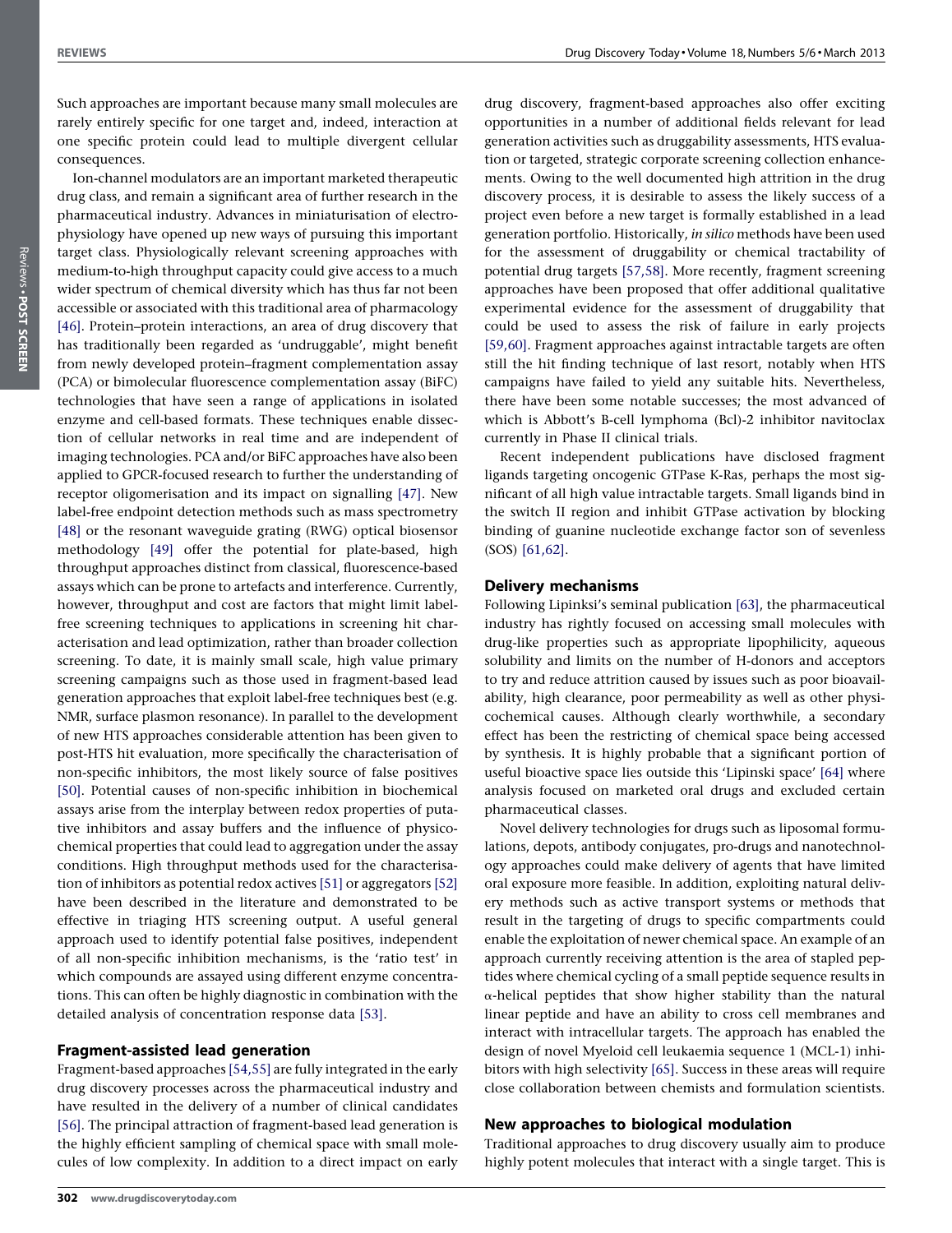<span id="page-5-0"></span>done for good reasons – to limit potential toxicity and to control and understand pharmacological responses. However, many established drugs are now known to interact with multiple targets and it is increasingly being understood that biological systems are extremely complex with multiple proteins effectively communicating with each other through various feedback loops and other interactions. One possible way to exploit this is to interact intentionally with multiple parts of a biological system and Hopkins [\[66\]](#page-6-0) has developed network pharmacology to help identify molecules that interact with multiple components of a biological system to deliver activity. Another facet of this analysis is that structural relationships between what were previously thought to be unconnected proteins have become apparent and this could lead to small molecule leads being identified against new proteins. Other promising new approaches for modifying biological activity include modulation of mRNA stability [\[67\]](#page-6-0), delivery of DNA and RNA fragments [\[68\]](#page-6-0) and a whole range of approaches that are being used to interfere with protein–protein interactions and that are beginning to provide novel inhibitors of important biological function [\[69,70\]](#page-6-0).

#### Concluding remarks

The proportion of screening methods directed against the main traditional target classes is in decline and in their place is a range of new, diverse and increasingly complex targets that the pharmaceutical industry must respond to. Because compound collections are a reflection of the targets we have targeted in the past, and chemical libraries are a reflection of the chemical reactions we can do, there is a real risk that currently accessible chemical space might not address the areas of biological space the industry needs to focus on. To date, collections have occupied a proportion of chemical space that overlaps with biological space, but undoubtedly there is biological space that does not conform to the Rule of Five [\[63\].](#page-6-0)

Natural products broaden and diversify the current chemical space, and history shows that they can be drugs. DOS libraries are an attempt to 'marry' natural product diversity with the chemical reactions we can do, and is as yet unproven. However, just as chemists need to diversify structures to enable new hits to be identified, biologists need to consider how to find those hits most effectively. The field of kinase research has demonstrated that there are multiple mechanisms of action by which targets can be inhibited, such as targeting catalysis, activation and allosteric mechanisms. We must be similarly creative in the field of lesstractable targets, where multiple modes of inhibition can be considered – for example binding to and stabilising large protein complexes as well as inhibiting their formation. HTS has been the main hit generation approach of the past few decades and, for certain chemical classes, has proved valuable; but as targets change so the range of hit finding methods we call upon needs to be expanded. What is found through broad screening is as much a product of the assays used as it is the equity screened. Because some hits against high value targets now break our conventional thinking on what attractive start points look like, new technologies used to deliver the molecules to the target will need to change and a renewed focus on drug delivery mechanisms will be crucial. The next wave of truly transformational drugs will come through collaboration across the traditional scientific disciplines of chemistry and biology and between industry and academia. New institutes are being set up precisely to tackle this chemical biology challenge, and it is imperative that industry and academia can unite to solve the challenge of drugging the undruggable.

#### Acknowledgements

The authors gratefully acknowledge Dr Peter Greasley for the data used in Fig. 1 and Dr Mike Waring for helpful discussions during the preparation of this manuscript.

#### References

- 1 Dandapani, S. and Marcaurelle, L.A. (2010) Accessing new chemical space for 'undruggable' targets. Nat. Chem. Biol. 6, 861–863
- 2 Bohacek, R.S. et al. (1996) The art and practice of structure-based drug design: a molecular modeling perspective. Med. Res. Rev. 16, 3–50
- 3 Overington, J.P. et al. (2006) How many drug targets are there? Nat. Rev. Drug Discov. 5, 993–996
- 4 Drewry, D.H. and Macarron, R. (2010) Enhancements of screening collections to address areas of unmet medical need: an industry perspective. Curr. Opin. Chem. Biol. 14, 289–298
- 5 Payne, D.J. et al. (2007) Drugs for bad bugs: confronting the challenges of antibacterial discovery. Nat. Rev. Drug Discov. 6, 29–40
- 6 Schmidtke, P. and Barril, X. (2010) Understanding and predicting druggability. A high-throughput method for detection of drug binding sites. J. Med. Chem. 53, 5858–5867
- 7 Bauer, R.A. *et al.* (2010) Expanding the range of druggable targets with natural productbased libraries: an academic perspective. Curr. Opin. Chem. Biol. 14, 308–314
- 8 Bansal, A.T. and Barnes, M.R. (2008) Genomics in drug discovery: the best things come to those who wait. Curr. Opin. Drug Discov. Dev. 11, 303–310
- 9 Feher, M. and Schmidt, J.M. (2003) Property distributions: differences between drugs, natural products, and molecules from combinatorial chemistry. J. Chem. Inf. Comput. Sci. 43, 218–227
- 10 Grabowski, K. and Schneider, G. (2007) Properties and architecture of drugs and natural products revisited. Curr. Chem. Biol. 1, 115–127
- 11 Wetzel, S. et al. (2007) Cheminformatic analysis of natural products and their chemical space. Chimia 61, 355–360
- 12 Lee, M. and Schneider, G. (2001) Scaffold architecture and pharmacophoric properties of natural products and trade drugs: application in the design of natural product-based combinatorial libraries. J. Comb. Chem. 3, 284–289
- 13 Kumar, K. and Waldmann, H. (2009) Synthesis of natural product inspired compound collections. Angew. Chem. Int. Ed. 48, 3224–3242
- 14 Harvey, A.L. et al. (2010) Current strategies for drug discovery through natural products. Expert Opin. Drug Discov. 5, 559–568
- 15 Roughley, S.D. and Jordan, A.M. (2011) The medicinal chemist's toolbox: an analysis of reactions used in the pursuit of drug candidates. J. Med. Chem. 54, 3451–3479
- 16 Lovering, F. et al. (2009) Escape from flatland: increasing saturation as an approach to improving clinical success. J. Med. Chem. 52, 6752–6756
- 17 López-Vallejo, F. et al. (2012) Expanding the medicinally relevant chemical space with compound libraries. Drug Discov. Today 17, 718–726
- 18 Schreiber, S.L. (2000) Target-oriented and diversity-oriented organic synthesis in drug discovery. Science 287, 1964–1969
- 19 Spring, D.R. (2003) Diversity-oriented synthesis: a challenge for synthetic chemists. Org. Biomol. Chem. 1, 3867–3870
- 20 Arya, P. et al. (2005) Exploring new chemical space by stereocontrolled diversityoriented synthesis. Chem. Biol. 12, 163–180
- 21 Hotha, S. et al. (2003) HR22C16: a potent small-molecule probe for the dynamics of cell division. Angew. Chem. Int. Ed. Engl. 42, 2379–2382
- 22 Ng, P.Y. et al. (2007) Synthesis of diverse lactam carboxamides leading to the discovery of a new transcription-factor inhibitor. Angew. Chem. Int. Ed. Engl. 46, 5352–5355